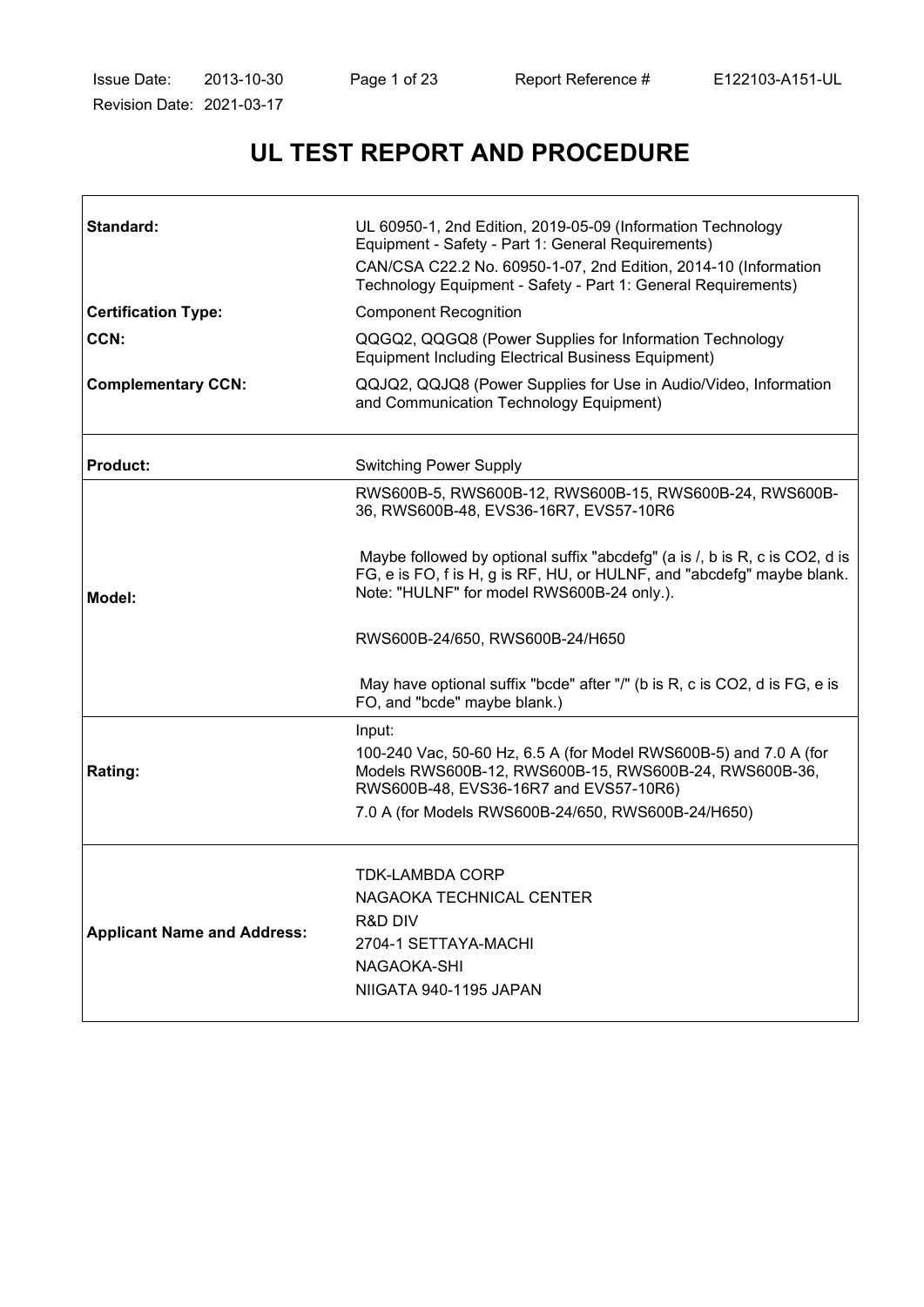Issue Date: 2013-10-30 Page 2 of 23 Report Reference # E122103-A151-UL Revision Date: 2021-03-17

This is to certify that representative samples of the products covered by this Test Report have been investigated in accordance with the above referenced Standards. The products have been found to comply with the requirements covering the category and the products are judged to be eligible for Follow-Up Service under the indicated Test Procedure. The manufacturer is authorized to use the UL Mark on such products which comply with this Test Report and any other applicable requirements of UL LLC ('UL') in accordance with the Follow-Up Service Agreement. Only those products which properly bear the UL Mark are considered as being covered by UL's Follow-Up Service under the indicated Test Procedure.

The applicant is authorized to reproduce the referenced Test Report provided it is reproduced in its entirety.

UL authorizes the applicant to reproduce the latest pages of the referenced Test Report consisting of the first page of the Specific Technical Criteria through to the end of the Conditions of Acceptability.

Any information and documentation involving UL Mark services are provided on behalf of UL LLC (UL) or any authorized licensee of UL.

Prepared By: Toshiyuki Suzuki / Project **Handler** 

Reviewed By: Masatomo Takiyama / Reviewer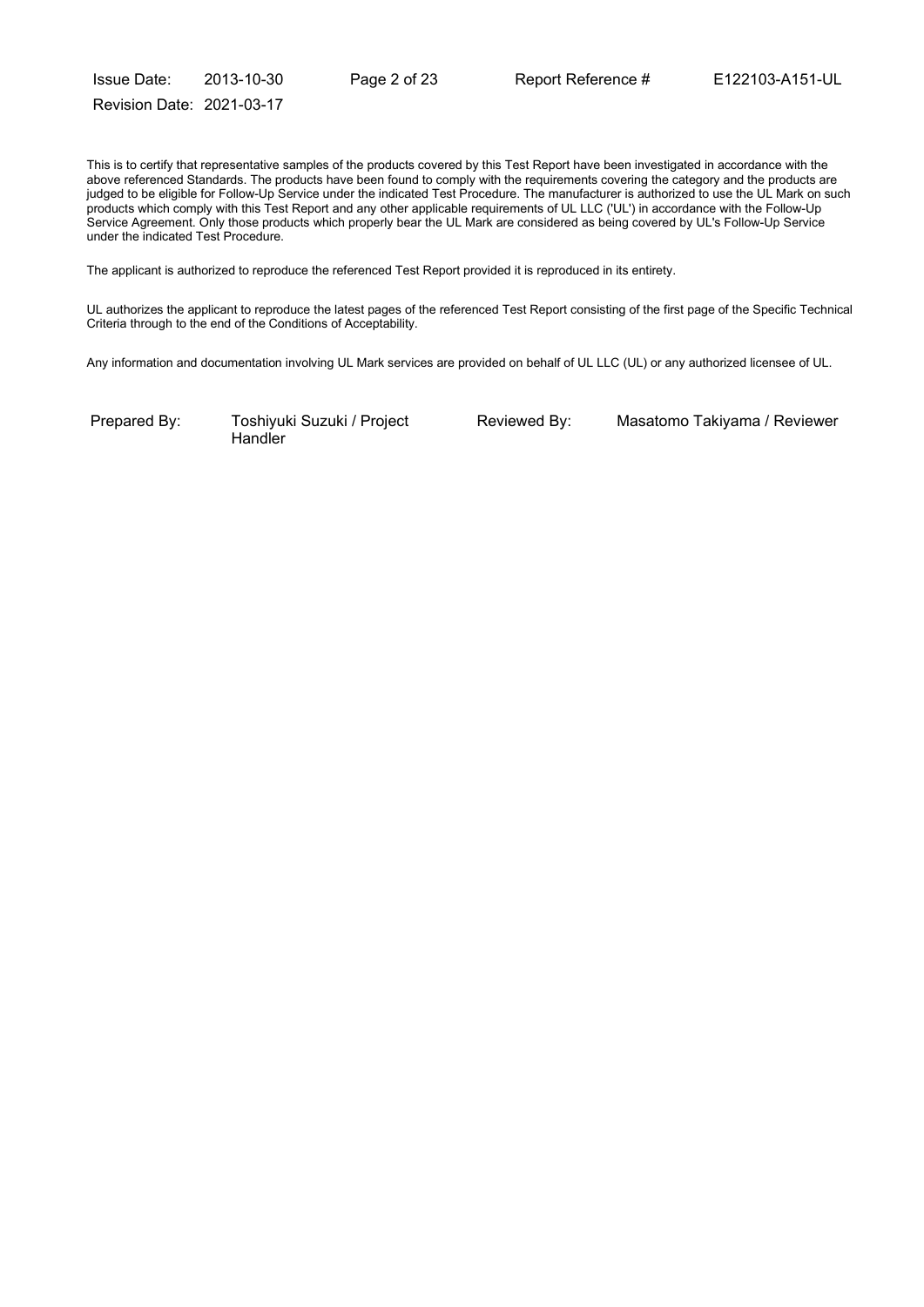#### **Supporting Documentation**

The following documents located at the beginning of this Procedure supplement the requirements of this Test Report:

A. Authorization - The Authorization page may include additional Factory Identification Code markings.

B. Generic Inspection Instructions -

- i. Part AC details important information which may be applicable to products covered by this Procedure. Products described in this Test Report must comply with any applicable items listed unless otherwise stated in the body of this Test Report.
- ii. Part AE details any requirements which may be applicable to all products covered by this Procedure. Products described in this Test Report must comply with any applicable items listed unless otherwise stated in the body of each Test Report.
- iii. Part AF details the requirements for the UL Certification Mark which is not controlled by the technical standard used to investigate these products. Products are permitted to bear only the Certification Mark(s) corresponding to the countries for which it is certified, as indicated in each Test Report.

#### **Product Description**

The product covered in this Test Report is building-in type switching power supply with a single output circuit.

Output:

5 Vdc (4.5 Vdc - 5.75 Vdc), maximum 100 A (maximum 500 W) (for RWS600B-5)

12 Vdc (10.8 Vdc - 13.8 Vdc), maximum 50 A (maximum 600 W) (for RWS600B-12)

15 Vdc (13.5 Vdc - 17.2 Vdc), maximum 40 A (maximum 600 W) (for RWS600B-15)

24 Vdc (21.6 Vdc - 27.6 Vdc), maximum 25 A (maximum 600 W) (for RWS600B-24)

24 Vdc (21.6 Vdc - 27.6 Vdc), maximum 27 A(\*) (maximum 648 W(\*)) (for RWS600B-24/650, RWS600B-24/H650)

 (\*) 27A (648W) at Input voltage condition 170V-240V, 25A (600W) at Input voltage condition 110V-170V. Refer to Output Derating specification (Enclosure-Miscellaneous id. 7-07) for details.

36 Vdc (32.4 Vdc - 41.4 Vdc), maximum 16.7 A (maximum 601.2 W) (for RWS600B-36)

36 Vdc (24 Vdc - 36 Vdc), maximum 16.7 A (maximum 601.2 W) (for EVS36-16R7)

48 Vdc (43.2 Vdc - 52.8 Vdc), maximum 12.5 A (maximum 600 W) (for RWS600B-48)

57 Vdc (48Vdc - 57 Vdc), maximum 10.6 A (maximum 604.2 W) (for EVS57-10R6)

#### **Model Differences**

Each model is identical, except for model designation, output rating, secondary winding and internal construction of Transformer (T2), and secondary components.

Model EVS57-10R6 is identical to model RWS600B-48 except for output voltage, adjustable range of overcurrent protection, adjustment of overcurrent protection by VR1 which is available for end-product manufacturer, and some minor components.

Model EVS36-16R7 is identical to model RWS600B-36 except for adjustable range of overcurrent protection, adjustment of overcurrent protection by VR1 which is available for end-product manufacturer, and some minor components.

Model RWS600B-24/HULNF is identical to model RWS600B-24/HU except for model name, Fan (lower speed) and output derating curve.

Model RWS600B-24/650 is identical to model RWS600B-24 except for output current rating at input voltage condition 170V-240V, OCP setting, and output derating curve.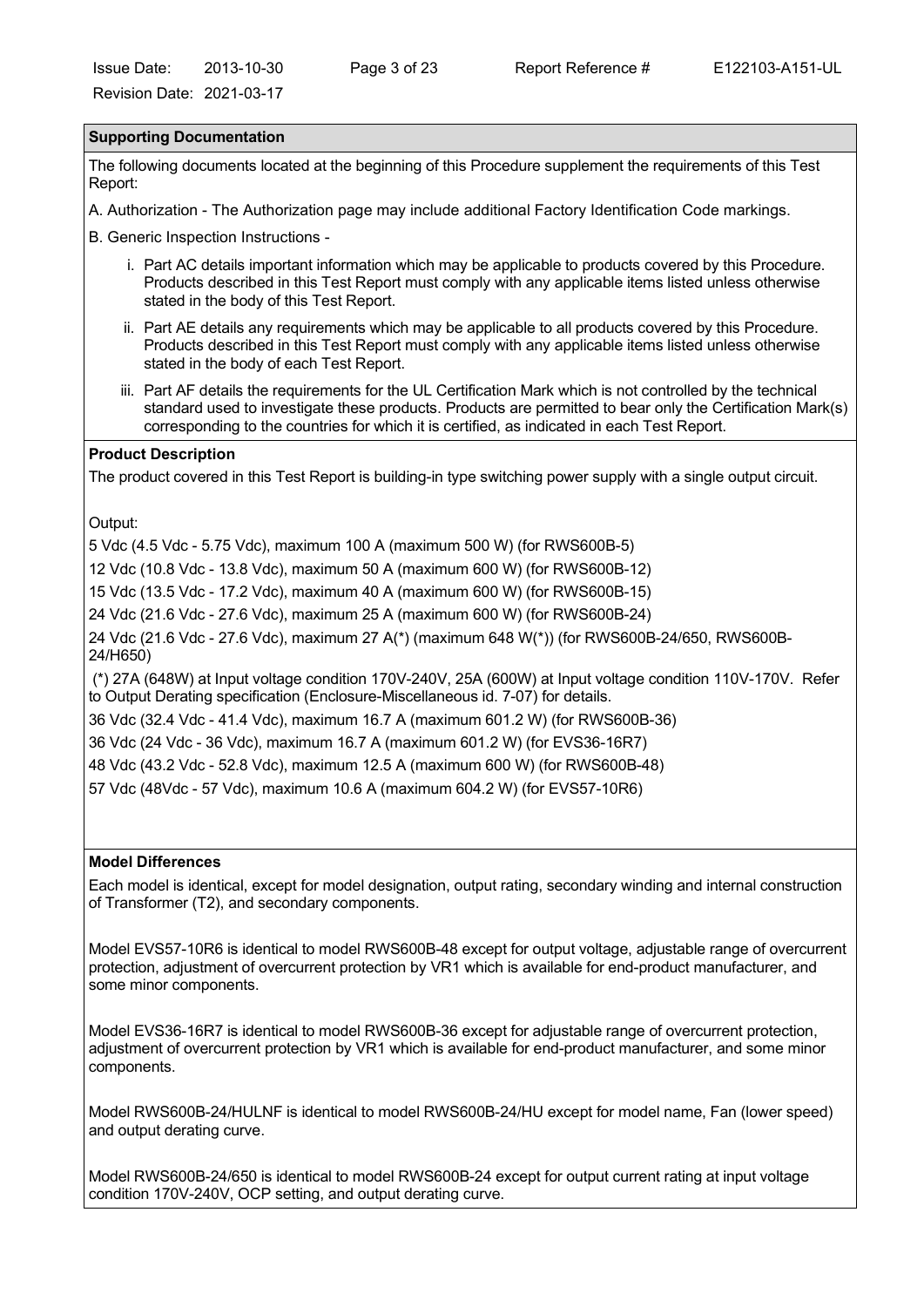Model RWS600B-24/H650 is identical to model RWS600B-24/650 except for long hold-up time feature. (employing electrolytic capacitor (C7) with higher capacitance)

RWS600B Series and EVS Series maybe followed by optional suffix "abcdefg" (a is /, b is R, c is CO2, d is FG, e is FO, f is H, g is RF, HU, or HULNF; and "abcdefg" may be blank. Note: "HULNF" is for model RWS600B-24 only).

Models RWS600B-24/650 and RWS600B-24/H650 may have optional suffix "bcde" after "/" (b is R, c is CO2, d is FG, e is FO; and "bcde" may be blank. )

1. R: Model with optional ON/OFF control function.

2. CO2: Model with optional thin coating (QMJU2) on both sides of PWB.

3. FG: Model with Low Leakage (the capacitances for Primary - FG reduced).

4. FO: Model with Remote Sensing, Parallel operation, Low output voltage alarm.

5. H: Model of long hold-up time. (employing electrolytic capacitor (C7) with higher capacitance)

6. RF: Model with opposite direction and air flow of Fan and different Output Derating Curve.

7. HU: Over Current Protection is Constant current limit and hiccup with automatic recovery.

8. HULNF: HU with lower speed FAN and different Output Derating Curve.

| <b>Test Item Particulars</b>                           |                          |
|--------------------------------------------------------|--------------------------|
| Mass of equipment (kg)                                 | approximately 1.6 kg     |
| <b>Equipment mobility</b>                              | for building-in          |
| Connection to the mains                                | N/A                      |
| Operating condition                                    | continuous               |
| Access location                                        | N/A (for building-in)    |
| Over voltage category (OVC)                            | OVC II                   |
| Mains supply tolerance (%) or absolute mains supply    | $+10\%$ , $-10\%$        |
| values                                                 |                          |
| Tested for IT power systems                            | No                       |
| IT testing, phase-phase voltage (V)                    | N/A                      |
| Class of equipment                                     | Class I (earthed)        |
| Considered current rating of protective device as part | 20A                      |
| of the building installation (A)                       |                          |
| Pollution degree (PD)                                  | PD <sub>2</sub>          |
| IP protection class                                    | IP X <sub>0</sub>        |
| Altitude of operation (m)                              | Up to 3000 m             |
| Altitude of test laboratory (m)                        | approximately 10 to 20 m |

**Technical Considerations** 

The product is intended for use on the following power systems : TN

· The product was submitted and evaluated for use at the maximum ambient temperature (Tma) permitted by the manufacturer's specification of : See Enclosure Id. 7-01, 7-02, 7-03, 7-06, and 7-07

### **Engineering Conditions of Acceptability**

For use only in or with complete equipment where the acceptability of the combination is determined by UL LLC. When installed in an end-product, consideration must be given to the following: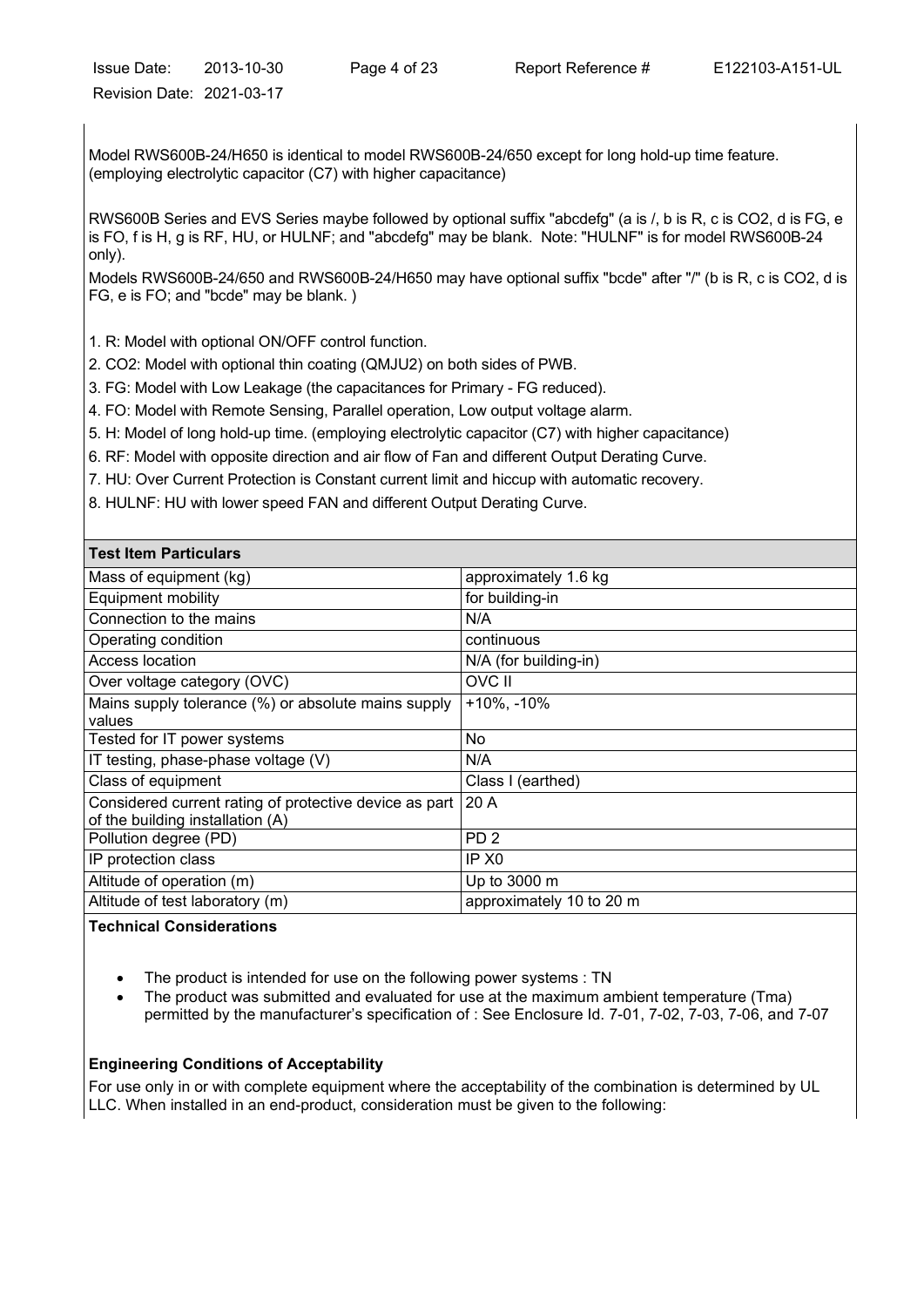Issue Date: 2013-10-30 Page 5 of 23 Report Reference # E122103-A151-UL Revision Date: 2021-03-17

· The end-product Electric Strength Test is to be based upon a maximum working voltage of : [Model RWS600B-5] Primary - Secondary: 240 Vrms and 450 Vpk / Primary - Ground: 240 Vrms and 450 Vpk, [Model RWS600B-12] Primary - Secondary: 240 Vrms and 452 Vpk / Primary - Ground: 240 Vrms and 452 Vpk, [Model RWS600B-15] Primary - Secondary: 240 Vrms and 456 Vpk / Primary - Ground: 240 Vrms and 420 Vpk, [Model RWS600B-24, RWS600B-24/650, RWS600B-24/H650] Primary - Secondary: 242 Vrms and 466 Vpk / Primary - Ground: 242 Vrms and 466 Vpk, [Model RWS600B-36 and EVS36-16R7] Primary - Secondary: 256 Vrms and 640 Vpk / Primary - Ground: 240 Vrms and 428 Vpk, [Model RWS600B-48] Primary - Secondary: 275 Vrms and 780 Vpk / Primary - Ground: 275 Vrms and 780 Vpk, [Model EVS57-10R6] Primary - Secondary: 277 Vrms and 728 Vpk / Primary - Ground: 240 Vrms and 432 Vpk

- The following secondary output circuits are SELV : Output of all models.
- · The following secondary output circuits are at hazardous energy levels : Output of all models.
- · The power supply terminals and/or connectors are : Suitable for factory wiring only
- · The maximum investigated branch circuit rating is : 20 A
- · The investigated Pollution Degree is : 2
- · Proper bonding to the end-product main protective earthing termination is : Required
- · An investigation of the protective bonding terminals has : Not been conducted
- · The following magnetic devices (e.g. transformers or inductor) are provided with an OBJY2 insulation system with the indicated rating greater than Class A (105°C) : T2 (Class F) for Model RWS600B-5, T2 (Class B) except for Model RWS600B-5.
- The following end-product enclosures are required : Mechanical, Electrical, Fire
- Line to Line Capacitor C1 has maximum 1.0uF for capacitance. C1: 1.0uF was used in test. Therefore, consideration shall be given to conducting Capacitance Discharge Test in the end-product with respect to the variation in C1.
- · Line to ground Capacitors C2, C3 has maximum 2200pF for capacitance. Primary to ground Capacitor C8 have maximum 3300pF for capacitance. C2, C3: 2200pF and C8: 3300pF were used in test. Therefore, consideration shall be given in conducting Touch Current Test in the end product application with respect to the variation in C2, C3 and C8.
- Earth terminal provided on Terminal Block (TB1) has not been evaluated as protective earthing terminal. This component is intended to be connected to a protective earth via earthed parts of endproduct. If protective earthing conductor is connected to the earth terminal on Terminal Block (TB1) in the end product, Limited Short-Circuit Test per CSA C22.2 No.04 shall be conducted.
- · Model RWS600B-5 was tested with Output Voltage Range of 4.5 5.75 Vdc (maximum 500 W). Model RWS600B-12 was tested with Output Voltage Range of 10.8 - 13.8 Vdc (maximum 600 W). Model RWS600B-15 was tested with Output Voltage Range of 13.5 - 17.2 Vdc (maximum 600 W).

Model RWS600B-24 was tested with Output Voltage Range of 21.6 - 27.6 Vdc (maximum 600 W). Model RWS600B-24/650 and RWS600B-24/H650 were tested with Output Voltage Range of 21.6 - 27.6 Vdc (maximum 648 W at input voltage condition 170V-240V, maximum 600 W at input voltage condition 110V-170V).

Model RWS600B-36 was tested with Output Voltage Range of 32.4 - 41.4 Vdc (maximum 601.2 W). Model RWS600B-48 was tested with Output Voltage Range of 43.2 - 52.8 Vdc (maximum 600 W). Model EVS36-16R7 was tested with Output Voltage Range of 24 - 36 Vdc (maximum 601.2 W). Model EVS57-10R6 was tested with Output Voltage Range of 48 - 57 Vdc (maximum 604.2 W).

- · The following output circuits are at ES1 energy levels : Output of all models.
- The following output circuits are at PS3 energy levels : Outputs of all models.
- Humidity conditioning has been conducted by tropical condition.
- · Classification of PIS has not been conducted. Therefore, all electrical components and conductors including printed wirings were assumed to be arcing/resistive PIS.
- · This component has been evaluated in 'control of fire spread' method assuming appropriate fire enclosure is provided in end product. Unless the fire enclosure is made of non-combustible or V-0 material, the separation from the PIS shall be considered.

# **Additional Information**

This product has two types of PWB (Type PZA-088 and Type PZA-088C). Each PWB is identical, except for location of Thermistor (TH1), and secondary components.